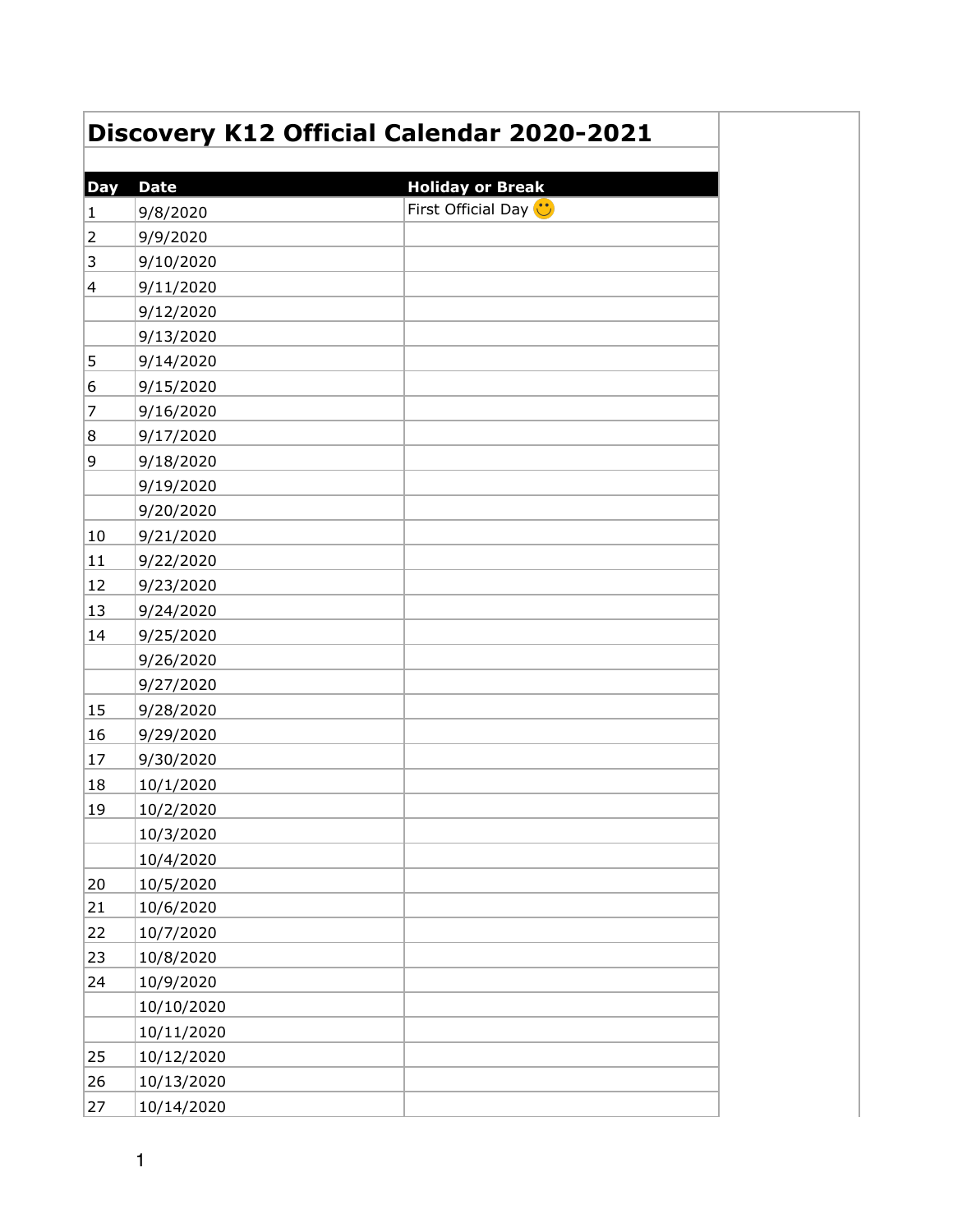| 28 | 10/15/2020 |                         |
|----|------------|-------------------------|
| 29 | 10/16/2020 |                         |
|    | 10/17/2020 |                         |
|    | 10/18/2020 |                         |
| 30 | 10/19/2020 |                         |
| 31 | 10/20/2020 |                         |
| 32 | 10/21/2020 |                         |
| 33 | 10/22/2020 |                         |
| 34 | 10/23/2020 |                         |
|    | 10/24/2020 |                         |
|    | 10/25/2020 |                         |
| 35 | 10/26/2020 |                         |
| 36 | 10/27/2020 |                         |
| 37 | 10/28/2020 |                         |
| 38 | 10/29/2020 |                         |
| 39 | 10/30/2020 |                         |
|    | 10/31/2020 |                         |
|    | 11/1/2020  |                         |
| 40 | 11/2/2020  |                         |
| 41 | 11/3/2020  |                         |
| 42 | 11/4/2020  |                         |
| 43 | 11/5/2020  |                         |
| 44 | 11/6/2020  |                         |
|    | 11/7/2020  |                         |
|    | 11/8/2020  |                         |
| 45 | 11/9/2020  |                         |
| 46 | 11/10/2020 |                         |
|    | 11/11/2020 | HOLIDAY - Veteran's Day |
| 47 | 11/12/2020 |                         |
| 48 | 11/13/2020 |                         |
|    | 11/14/2020 |                         |
|    | 11/15/2020 |                         |
| 49 | 11/16/2020 |                         |
| 50 | 11/17/2020 |                         |
| 51 | 11/18/2020 |                         |
| 52 | 11/19/2020 |                         |
| 53 | 11/20/2020 |                         |
|    | 11/21/2020 |                         |
|    | 11/22/2020 |                         |
| 54 | 11/23/2020 |                         |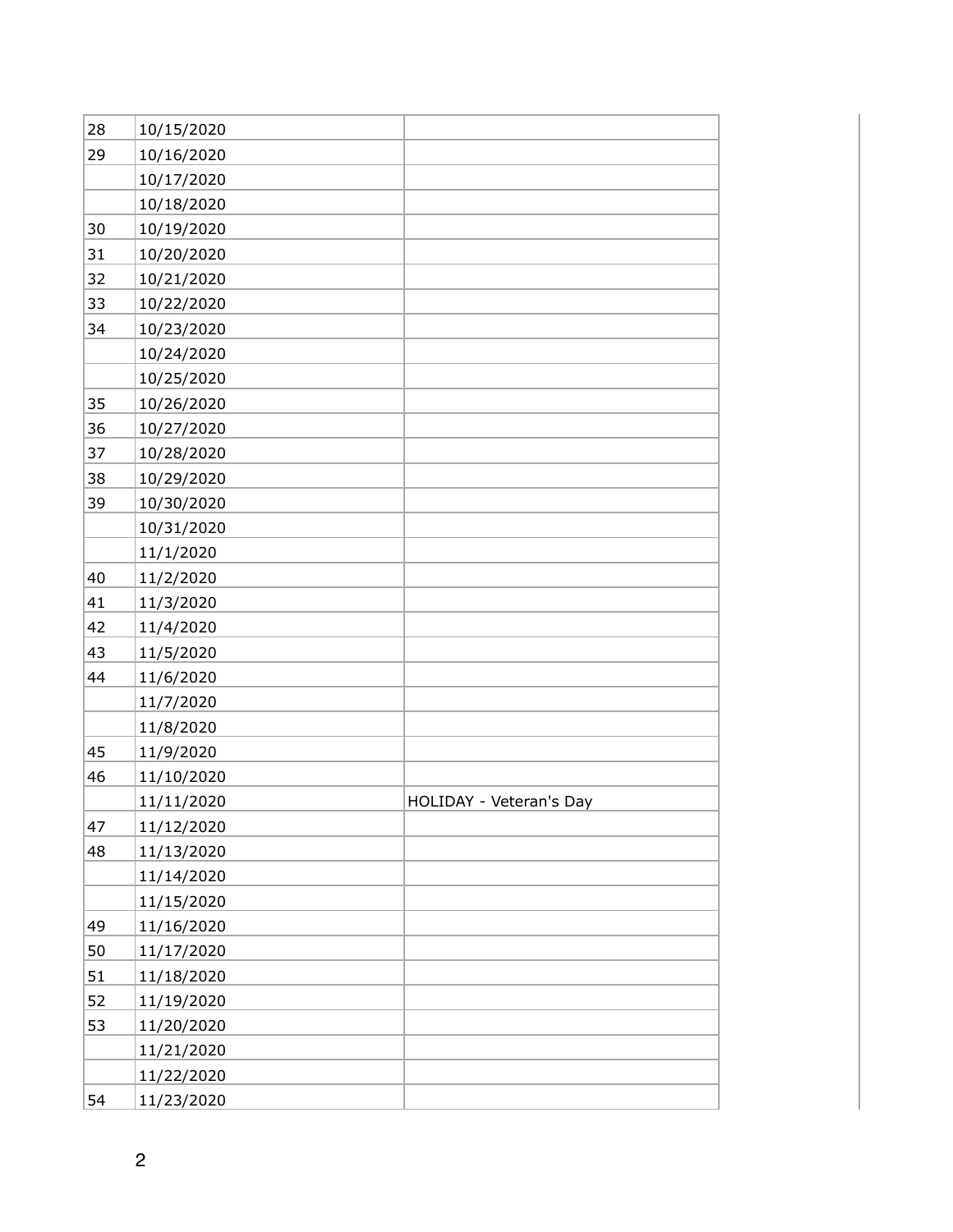| 55 | 11/24/2020 |                              |
|----|------------|------------------------------|
| 56 | 11/25/2020 |                              |
|    | 11/26/2020 | HOLIDAY - Thanksgiving Day   |
|    | 11/27/2020 | HOLIDAY - Thanksgiving Break |
|    | 11/28/2020 |                              |
|    | 11/29/2020 |                              |
| 57 | 11/30/2020 | <b>ASSIGNMENTS RESUME</b>    |
| 58 | 12/1/2020  |                              |
| 59 | 12/2/2020  |                              |
| 60 | 12/3/2020  |                              |
| 61 | 12/4/2020  |                              |
|    | 12/5/2020  |                              |
|    | 12/6/2020  |                              |
| 62 | 12/7/2020  |                              |
| 63 | 12/8/2020  |                              |
| 64 | 12/9/2020  |                              |
| 65 | 12/10/2020 |                              |
| 66 | 12/11/2020 |                              |
|    | 12/12/2020 |                              |
|    | 12/13/2020 |                              |
| 67 | 12/14/2020 |                              |
| 68 | 12/15/2020 |                              |
| 69 | 12/16/2020 |                              |
| 70 | 12/17/2020 |                              |
| 71 | 12/18/2020 |                              |
|    | 12/19/2020 |                              |
|    | 12/20/2020 |                              |
|    | 12/21/2020 | <b>WINTER BREAK</b>          |
|    | 12/22/2020 | <b>WINTER BREAK</b>          |
|    | 12/23/2020 | <b>WINTER BREAK</b>          |
|    | 12/24/2020 | <b>WINTER BREAK</b>          |
|    | 12/25/2020 | <b>WINTER BREAK</b>          |
|    | 12/26/2020 | <b>WINTER BREAK</b>          |
|    | 12/27/2020 | <b>WINTER BREAK</b>          |
|    | 12/28/2020 | <b>WINTER BREAK</b>          |
|    | 12/29/2020 | <b>WINTER BREAK</b>          |
|    | 12/30/2020 | <b>WINTER BREAK</b>          |
|    | 12/31/2020 | <b>WINTER BREAK</b>          |
|    | 1/1/2021   | <b>WINTER BREAK</b>          |
|    | 1/2/2021   |                              |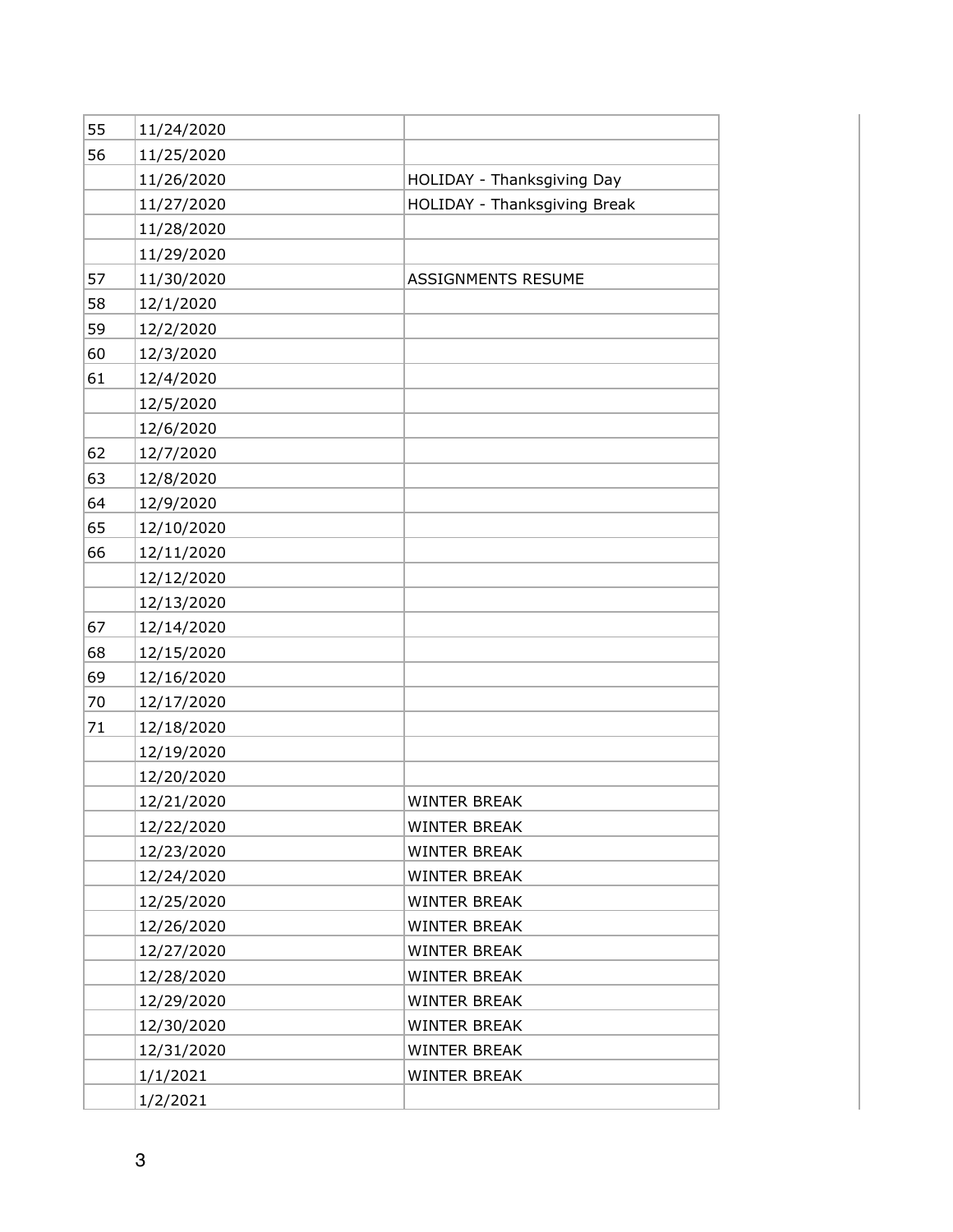|     | 1/3/2021  |                           |
|-----|-----------|---------------------------|
| 72  | 1/4/2021  | <b>ASSIGNMENTS RESUME</b> |
| 73  | 1/5/2021  |                           |
| 74  | 1/6/2021  |                           |
| 75  | 1/7/2021  |                           |
| 76  | 1/8/2021  |                           |
|     | 1/9/2021  |                           |
|     | 1/10/2021 |                           |
| 77  | 1/11/2021 |                           |
| 78  | 1/12/2021 |                           |
| 79  | 1/13/2021 |                           |
| 80  | 1/14/2021 |                           |
| 81  | 1/15/2021 |                           |
|     | 1/16/2021 |                           |
|     | 1/17/2021 |                           |
| 82  | 1/18/2021 |                           |
| 83  | 1/19/2021 |                           |
| 84  | 1/20/2021 |                           |
| 85  | 1/21/2021 |                           |
| 86  | 1/22/2021 |                           |
|     | 1/23/2021 |                           |
|     | 1/24/2021 |                           |
| 87  | 1/25/2021 |                           |
| 88  | 1/26/2021 |                           |
| 89  | 1/27/2021 |                           |
| 90  | 1/28/2021 |                           |
| 91  | 1/29/2021 |                           |
|     | 1/30/2021 |                           |
|     | 1/31/2021 |                           |
| 92  | 2/1/2021  |                           |
| 93  | 2/2/2021  |                           |
| 94  | 2/3/2021  |                           |
| 95  | 2/4/2021  |                           |
| 96  | 2/5/2021  |                           |
|     | 2/6/2021  |                           |
|     | 2/7/2021  |                           |
| 97  | 2/8/2021  |                           |
| 98  | 2/9/2021  |                           |
| 99  | 2/10/2021 |                           |
| 100 | 2/11/2021 |                           |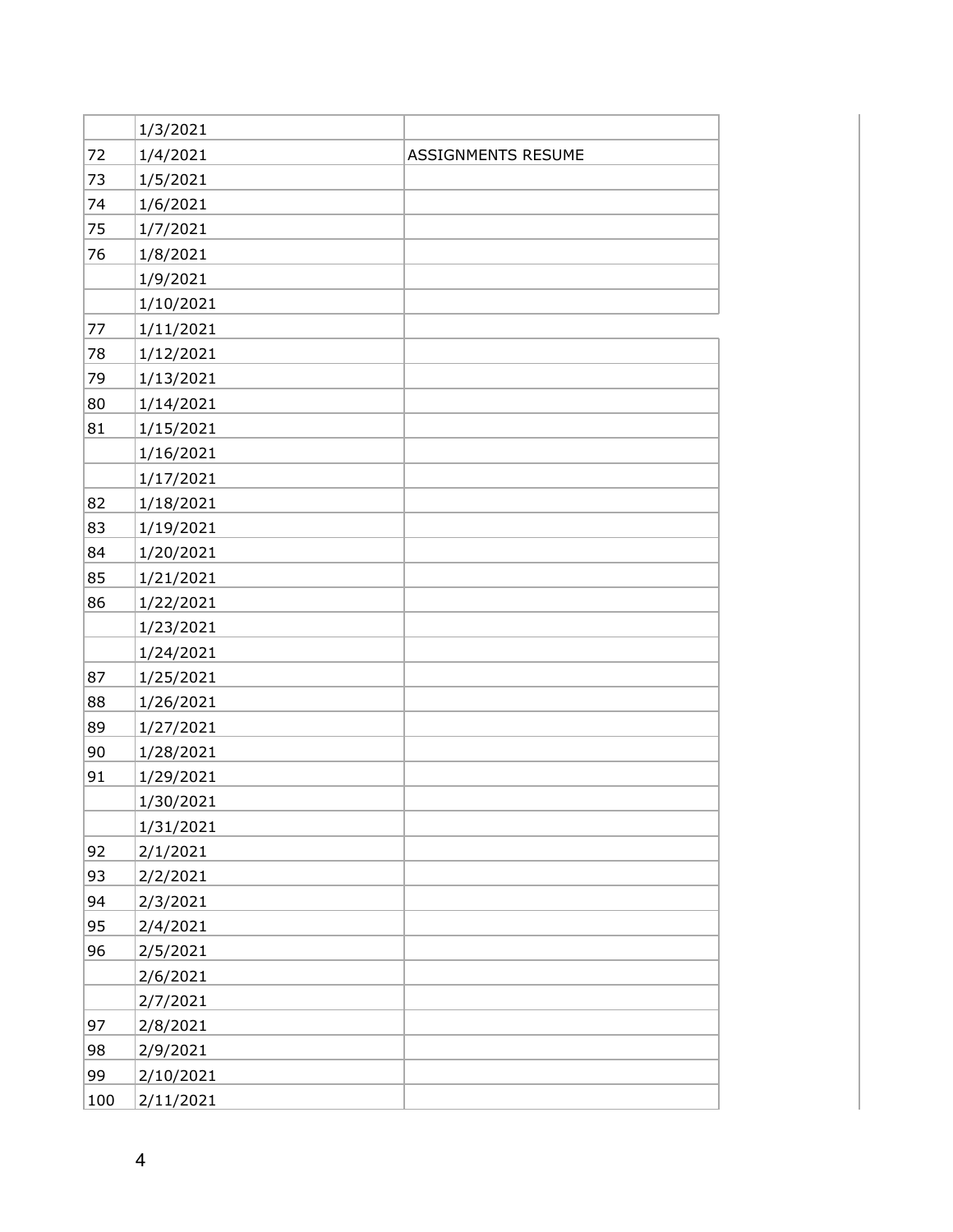| 101 | 2/12/2021 |                             |
|-----|-----------|-----------------------------|
|     | 2/13/2021 |                             |
|     | 2/14/2021 |                             |
|     | 2/15/2021 | HOLIDAY - President's B-Day |
| 102 | 2/16/2021 |                             |
| 103 | 2/17/2021 |                             |
| 104 | 2/18/2021 |                             |
| 105 | 2/19/2021 |                             |
|     | 2/20/2021 |                             |
|     | 2/21/2021 |                             |
| 106 | 2/22/2021 |                             |
| 107 | 2/23/2021 |                             |
| 108 | 2/24/2021 |                             |
| 109 | 2/25/2021 |                             |
| 110 | 2/26/2021 |                             |
|     | 2/27/2021 |                             |
|     | 2/28/2021 |                             |
| 111 | 3/1/2021  |                             |
| 112 | 3/2/2021  |                             |
| 113 | 3/3/2021  |                             |
| 114 | 3/4/2021  |                             |
| 115 | 3/5/2021  |                             |
|     | 3/6/2021  |                             |
|     | 3/7/2021  |                             |
| 116 | 3/8/2021  |                             |
| 117 | 3/9/2021  |                             |
| 118 | 3/10/2021 |                             |
| 119 | 3/11/2021 |                             |
| 120 | 3/12/2021 |                             |
|     | 3/13/2021 |                             |
|     | 3/14/2021 |                             |
| 121 | 3/15/2021 |                             |
| 122 | 3/16/2021 |                             |
| 123 | 3/17/2021 |                             |
| 124 | 3/18/2021 |                             |
| 125 | 3/19/2021 |                             |
|     | 3/20/2021 |                             |
|     | 3/21/2021 |                             |
| 126 | 3/22/2021 |                             |
| 127 | 3/23/2021 |                             |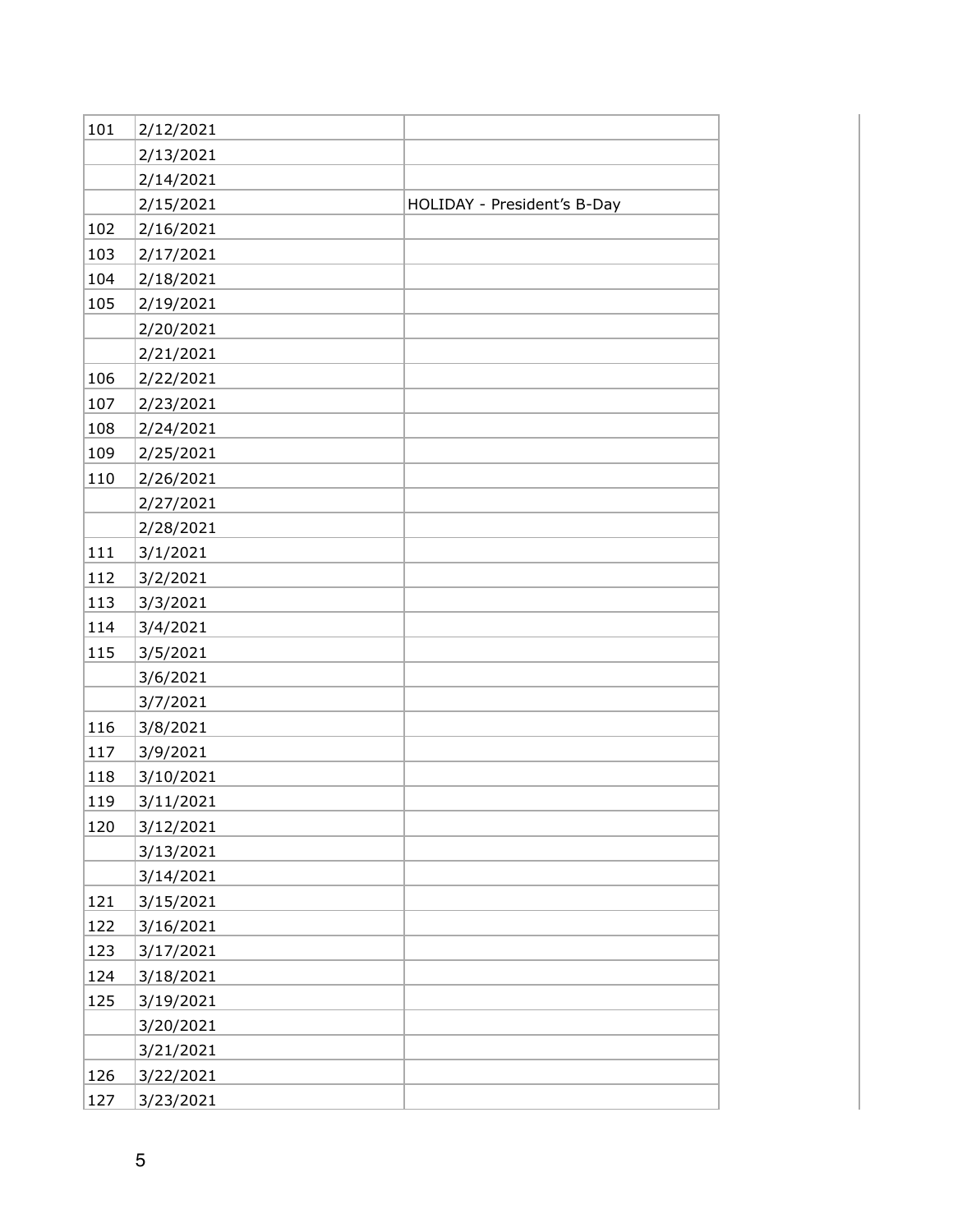| 128 | 3/24/2021 |                           |
|-----|-----------|---------------------------|
| 129 | 3/25/2021 |                           |
| 130 | 3/26/2021 |                           |
|     | 3/27/2021 |                           |
|     | 3/28/2021 |                           |
|     | 3/29/2021 | SPRING BREAK              |
|     | 3/30/2021 | SPRING BREAK              |
|     | 3/31/2021 | <b>SPRING BREAK</b>       |
|     | 4/1/2021  | SPRING BREAK              |
|     | 4/2/2021  | SPRING BREAK              |
|     | 4/3/2021  |                           |
|     | 4/4/2021  |                           |
| 131 | 4/5/2021  | <b>ASSIGNMENTS RESUME</b> |
| 132 | 4/6/2021  |                           |
| 133 | 4/7/2021  |                           |
| 134 | 4/8/2021  |                           |
| 135 | 4/9/2021  |                           |
|     | 4/10/2021 |                           |
|     | 4/11/2021 |                           |
| 136 | 4/12/2021 |                           |
| 137 | 4/13/2021 |                           |
| 138 | 4/14/2021 |                           |
| 139 | 4/15/2021 |                           |
| 140 | 4/16/2021 |                           |
|     | 4/17/2021 |                           |
|     | 4/18/2021 |                           |
| 141 | 4/19/2021 |                           |
| 142 | 4/20/2021 |                           |
| 143 | 4/21/2021 |                           |
| 144 | 4/22/2021 |                           |
| 145 | 4/23/2021 |                           |
|     | 4/24/2021 |                           |
|     | 4/25/2021 |                           |
| 146 | 4/26/2021 |                           |
| 147 | 4/27/2021 |                           |
| 148 | 4/28/2021 |                           |
| 149 | 4/29/2021 |                           |
| 150 | 4/30/2021 |                           |
|     | 5/1/2021  |                           |
|     | 5/2/2021  |                           |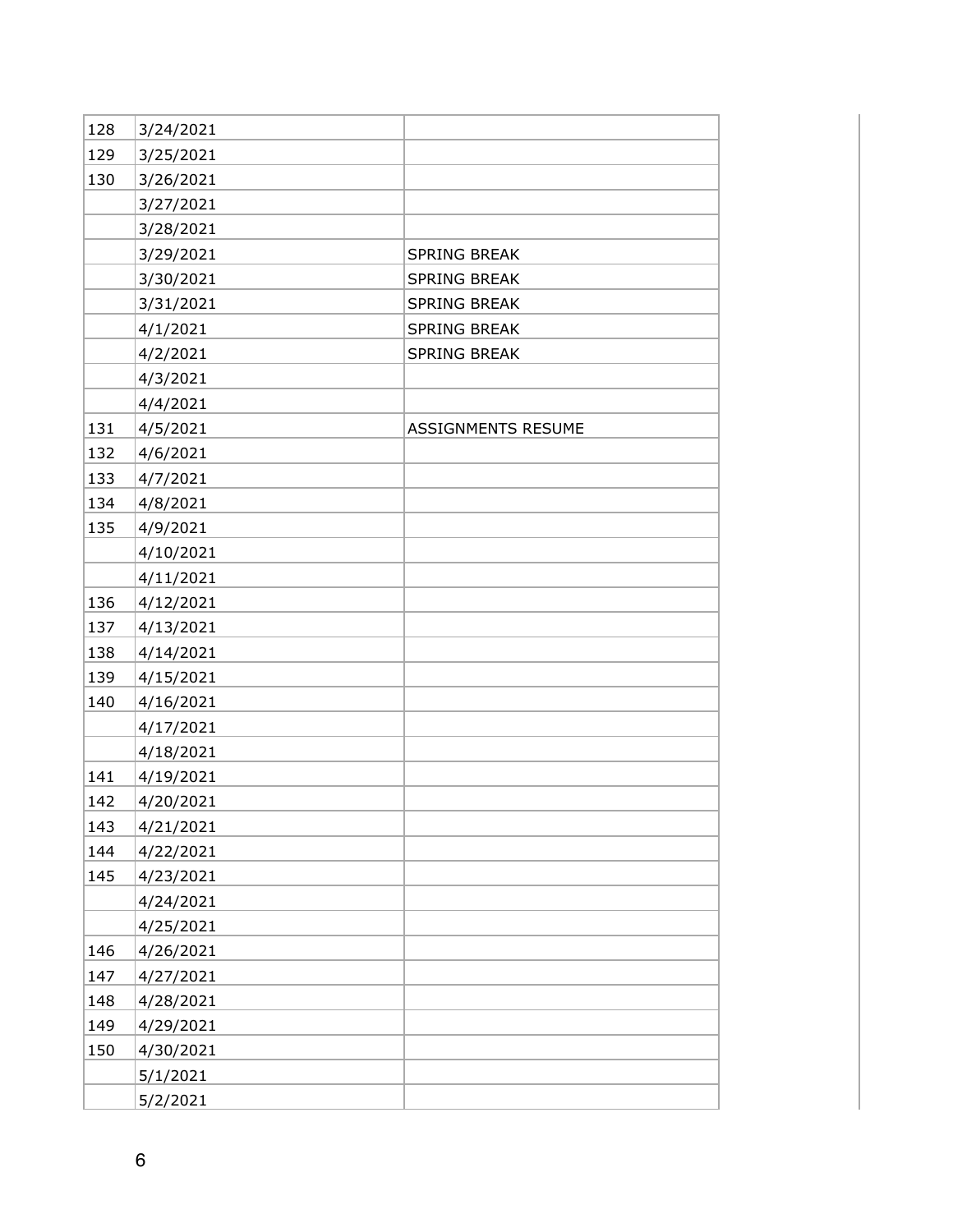| 151 | 5/3/2021  |                        |
|-----|-----------|------------------------|
| 152 | 5/4/2021  |                        |
| 153 | 5/5/2021  |                        |
| 154 | 5/6/2021  |                        |
| 155 | 5/7/2021  |                        |
|     | 5/8/2021  |                        |
|     | 5/9/2021  |                        |
| 156 | 5/10/2021 |                        |
| 157 | 5/11/2021 |                        |
| 158 | 5/12/2021 |                        |
| 159 | 5/13/2021 |                        |
| 160 | 5/14/2021 |                        |
|     | 5/15/2021 |                        |
|     | 5/16/2021 |                        |
| 161 | 5/17/2021 |                        |
| 162 | 5/18/2021 |                        |
| 163 | 5/19/2021 |                        |
| 164 | 5/20/2021 |                        |
| 165 | 5/21/2021 |                        |
|     | 5/22/2021 |                        |
|     | 5/23/2021 |                        |
| 166 | 5/24/2021 |                        |
| 167 | 5/25/2021 |                        |
| 168 | 5/26/2021 |                        |
| 169 | 5/27/2021 |                        |
| 170 | 5/28/2021 |                        |
|     | 5/29/2021 |                        |
|     | 5/30/2021 |                        |
|     | 5/31/2021 | HOLIDAY - Memorial Day |
| 171 | 6/1/2021  |                        |
| 172 | 6/2/2021  |                        |
| 173 | 6/3/2021  |                        |
| 174 | 6/4/2021  |                        |
|     | 6/5/2021  |                        |
|     | 6/6/2021  |                        |
| 175 | 6/7/2021  |                        |
| 176 | 6/8/2021  |                        |
| 177 | 6/9/2021  |                        |
| 178 | 6/10/2021 |                        |
| 179 | 6/11/2021 |                        |